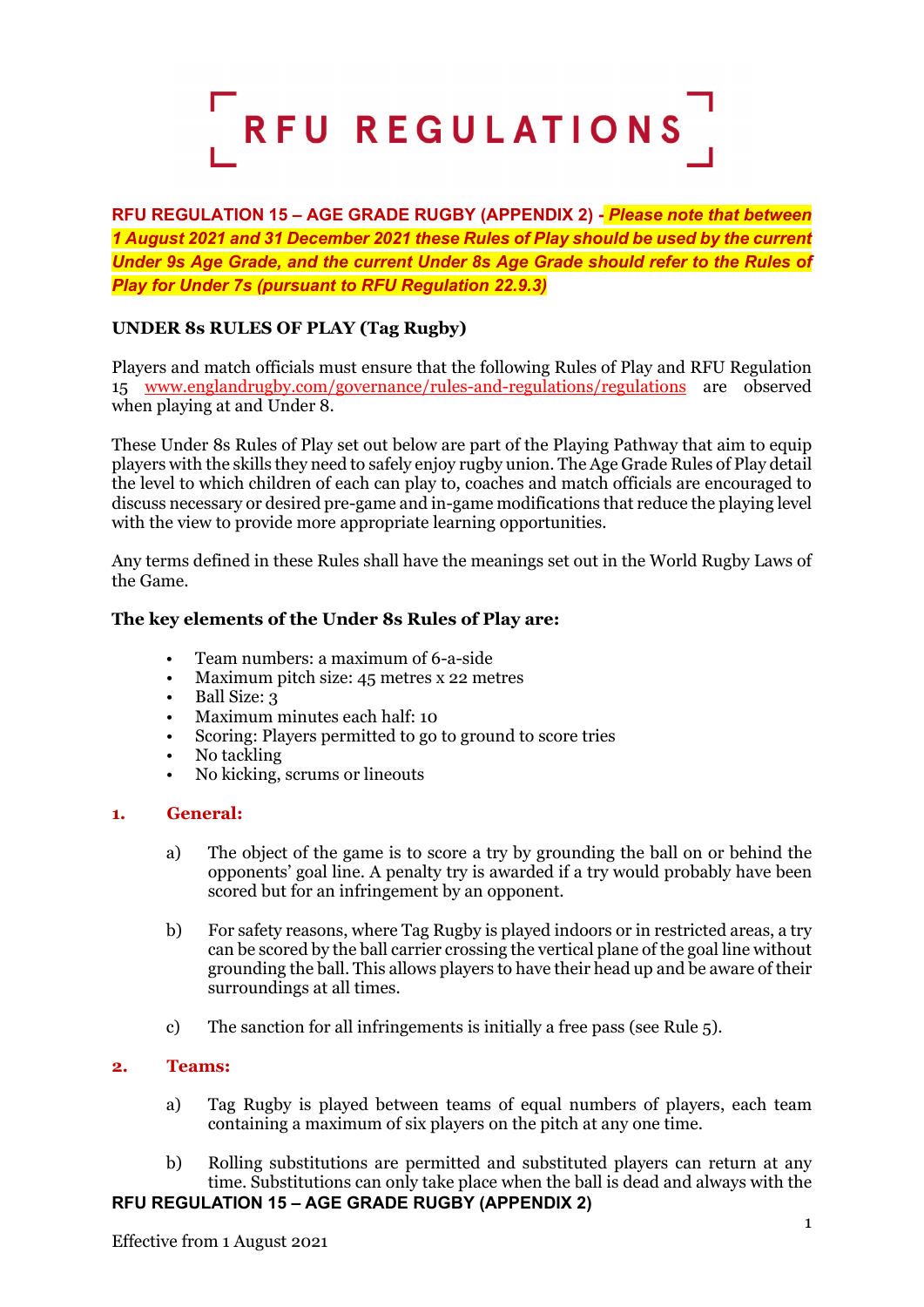referee's permission.

c) Coaches are not permitted on the pitch when the game is in play and the referee is encouraged to advise and guide the teams and players.

# **3. Pitch Size:**

- a) The maximum pitch size is 45 metres by 22 metres, plus 5 metres for each in-goal area.
- b) The referee and coaches may agree to reduce the pitch sizes provided that they agree it is safe to do so.
- c) Adjacent pitches should be no closer than 5 metres.

# **4. Passing:**

- a) The ball may only be passed sideways or backwards (but not forwards) through the air and may not be handed to another player.
- c) If the ball is handed to another player or passed or knocked forwards towards the opponents' dead ball line then a free pass is awarded to the non-offending team, unless advantage occurs to the non-offending team.
- d) In order to keep the game flowing, referees should play advantage wherever possible.

#### **5. Free Passes:**

- a) The sanction for all infringements is initially a free pass.
- b) A free pass is also awarded:
	- i. To start the match at the beginning of each half from the centre of the pitch.
	- ii. From the side of the pitch when the ball or ball carrier goes into touch at the point where the ball or ball carrier went out of play.
	- iii. From where the referee makes a mark when an infringement has taken place.
	- iv. After a try is scored, to restart the match by the non-scoring team from the centre of the pitch.
	- v. When the ball is pulled from the ball carrier's grasp.
- c) At a free pass, the passer must start with the ball in both hands and, when the referee calls "Play", pass the ball backwards through the air to a member of their team. For safety reasons, no player may run until the pass is made.
- d) i. At a free pass, the opposition must be 7 metres back from the mark. They cannot start moving forward until the ball leaves the hands of the player passing the ball.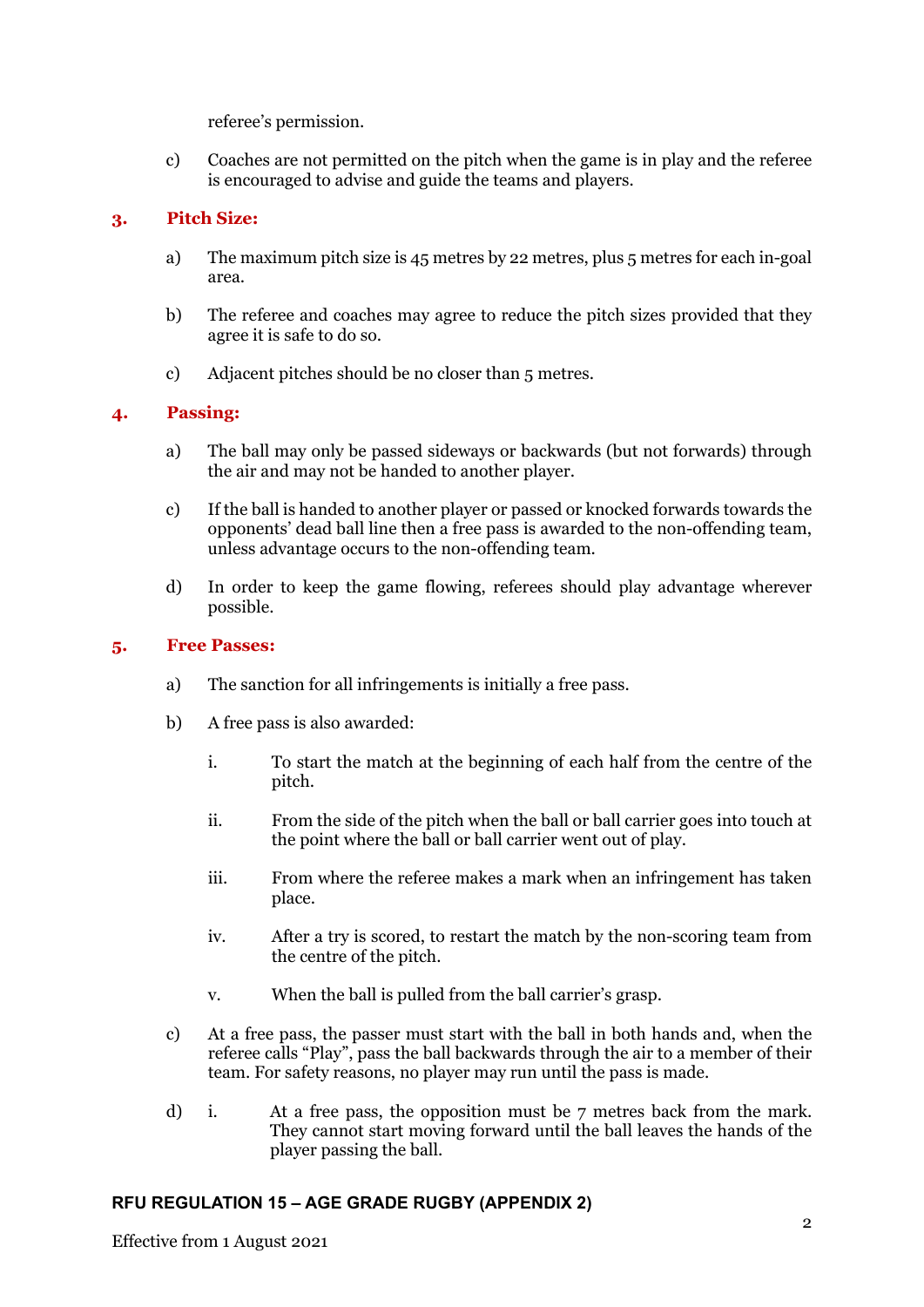ii. If an infringement takes place or the ball goes into touch over the goal line or within 7 metres of the goal line, then the free pass must be awarded to the non-offending side 7 metres from the goal line. This gives more space for both attacking and defending teams to play in.

## **6. The Tag:**

- a) All players must wear a tag belt around their waist with two tags attached to it by Velcro positioned over each hip. Tag belts are to be securely fastened and any excess belt is to be tucked away so that this cannot be pulled. Tag belts must be worn outside of shirts and not obscured in any way. Tags must not be wrapped around the belt or otherwise to prevent them from being pulled off.
- b) The standard dimensions for a tag are 38cms in length by 5cms in width although slight variations of a few millimetres are permitted. They should be made of flexible plastic or plastic/canvas material. Tags are generally provided in red, blue, green and yellow and must sufficiently stand out against the player's strip. The tags must not be the same colour as the players' shorts or shirts. Tags must be positioned on the side of the hips (not at the front or back).
- c) A "Tag" is the removal of one or two tags from the ball carrier's belt. Only the ball carrier can be tagged. The ball carrier can run and dodge potential taggers but cannot fend them off using their hands or the ball and cannot guard or shield their tags in any way. The ball cannot be pulled out of the ball carrier's hands at any time.
- d) If a player does not have two tags on their belt, one on each hip, they will be penalised if they become a ball carrier or if they tag an opponent and a free pass will be awarded to the non-offending team at the place of infringement (i.e. where the infringement was noticed).

## ACTIONS BY THE BALL CARRIER:

- e) When the ball carrier is tagged the ball must be passed to a team mate within 3 seconds. The ball carrier must attempt to stop as soon as possible; within approximately 3 strides, but the ball can be passed in the act of stopping. If the pass takes longer than 3 seconds or the player takes more than approximately 3 strides a free pass is awarded to the non-offending team at the place where the tag occurred.
- f) After a ball carrier has been tagged, that player must go to the tagger, retrieve their tag and place it back on their belt before re-joining play. If the player continues to play and influences the game without collecting their tag, a free pass is awarded to the non-offending team at the place of infringement (i.e. the point at which that player had influence).
- g) Players are however only allowed one step to score a try after being tagged.
- h) If the ball carrier is tagged whilst standing inside the opponents' in-goal area they must ground the ball immediately in order to score. Referees may assist by advising the ball carrier "Touch the ball down and I'll award the try", or similar.

## ACTIONS BY THE TAGGER:

j) When a tag is made, the tagger must stop running, hold the tag above their head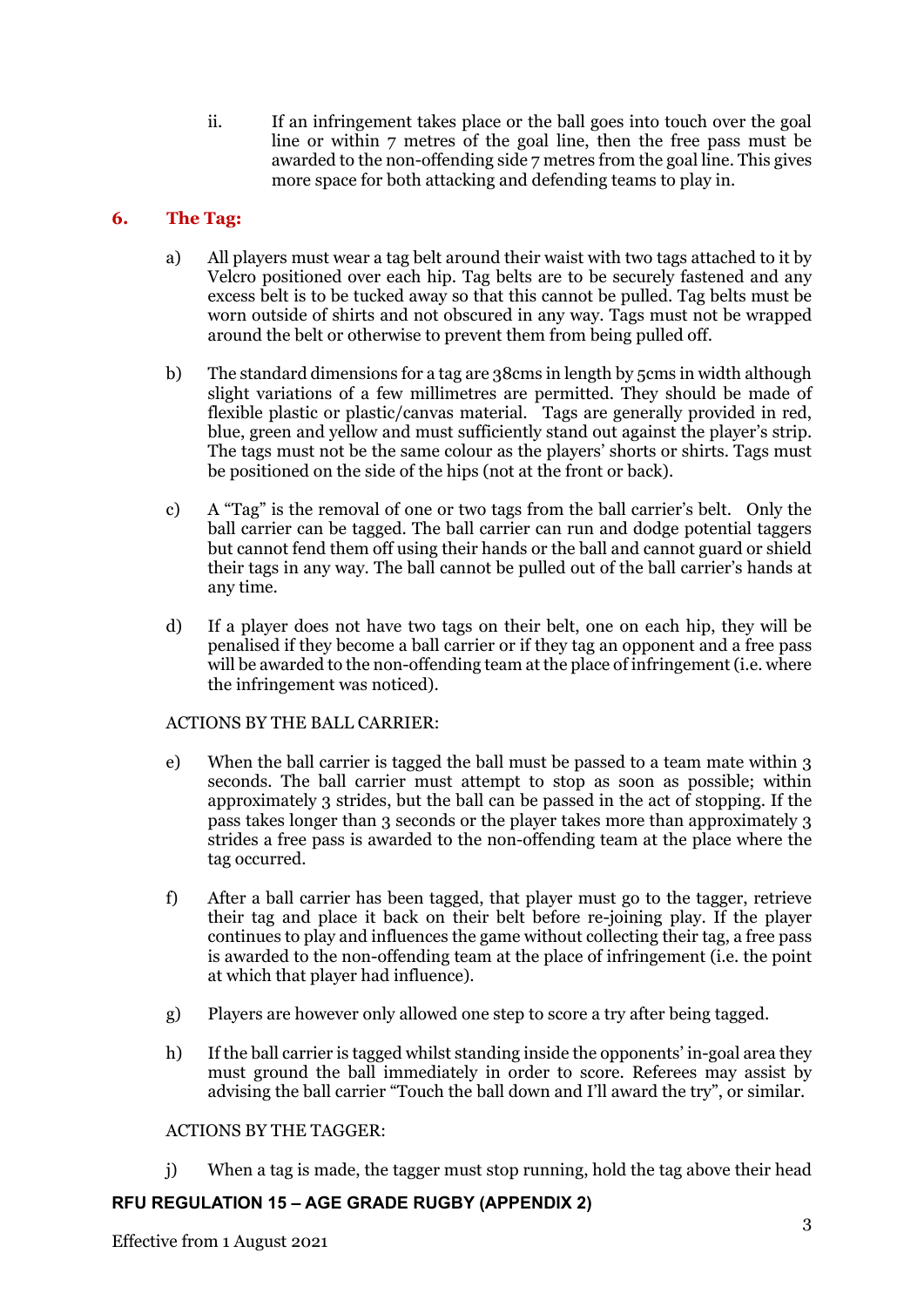and shout, "Tag". At this stage the referee must call, "Tag – Pass".

- k) If the ball carrier stops running within 1 metre of the tagger, the tagger must move back towards their own goal line, at least 1 metre, to allow room for the ball to be passed. If the tagger fails to retire at least 1 metre before re-joining the game, they are to be considered offside and a free pass will be awarded to the nonoffending team at the place of infringement (i.e. where the infringement was noticed).
- l) Once the ball has been passed, the tagger must hand back the tag to the player and cannot re-join the match until this has been done. If a tagger continues to play and influences the match with an opponent's tag in their hand, or throws it to the floor, a free pass is awarded to the non-offending team at the place of infringement.
- m) i. To reward good defence and to promote the ball carrier's team keeping the ball alive by passing the ball before being tagged, the team in possession of the ball will only be allowed to be tagged a maximum of 6 times before scoring a try. At the 7th tag, the referee will stop the game and award a free pass to the other team at the point that the tag took place. If the 7th tag takes place one step from the goal line and the ball is grounded, the try will be disallowed and the opposition will be given the ball for a free pass 7 metres out from the goal line, in line with the point the goal line was crossed.
	- ii. Coaches of the teams may agree to reduce the maximum number of allowable tags to provide more of a challenge to their players, both in attack and defence. If coaches cannot agree then the 7th tag ruling will apply.

# **7. Offside:**

Offside only occurs at the time of the tag where the offside line is through the centre of the ball except for the tagger for whom it is 1 metre further back. When a tag is made, all the other players from the tagger's team must attempt to retire towards their own goal line until they are behind the ball. If a player, in an offside position, intercepts, prevents or slows down a pass from the tagged player to a team mate, a free pass will be awarded to the non-offending team. A player can, however, run from an onside position to intercept a pass before it reaches the intended receiver.

## **8. Ball on the Ground:**

- a) Players of Tag Rugby must be encouraged to stay on their feet, with the ball in hand. If the ball goes to ground, players can pick it up, run and pass but they must not dive to the floor to recover the ball.
- b) If the ball is passed other than forward and goes to ground, play will continue and either team may pick up the ball. If the passed ball rolls into touch a free pass will be taken from the touchline by the opponents of the team who the ball touched last.
	- i. If the ball is passed or knocked forward (other than as set out in (b)(ii) below), a free pass is awarded to the non-offending team unless advantage occurs to the non-offending team.